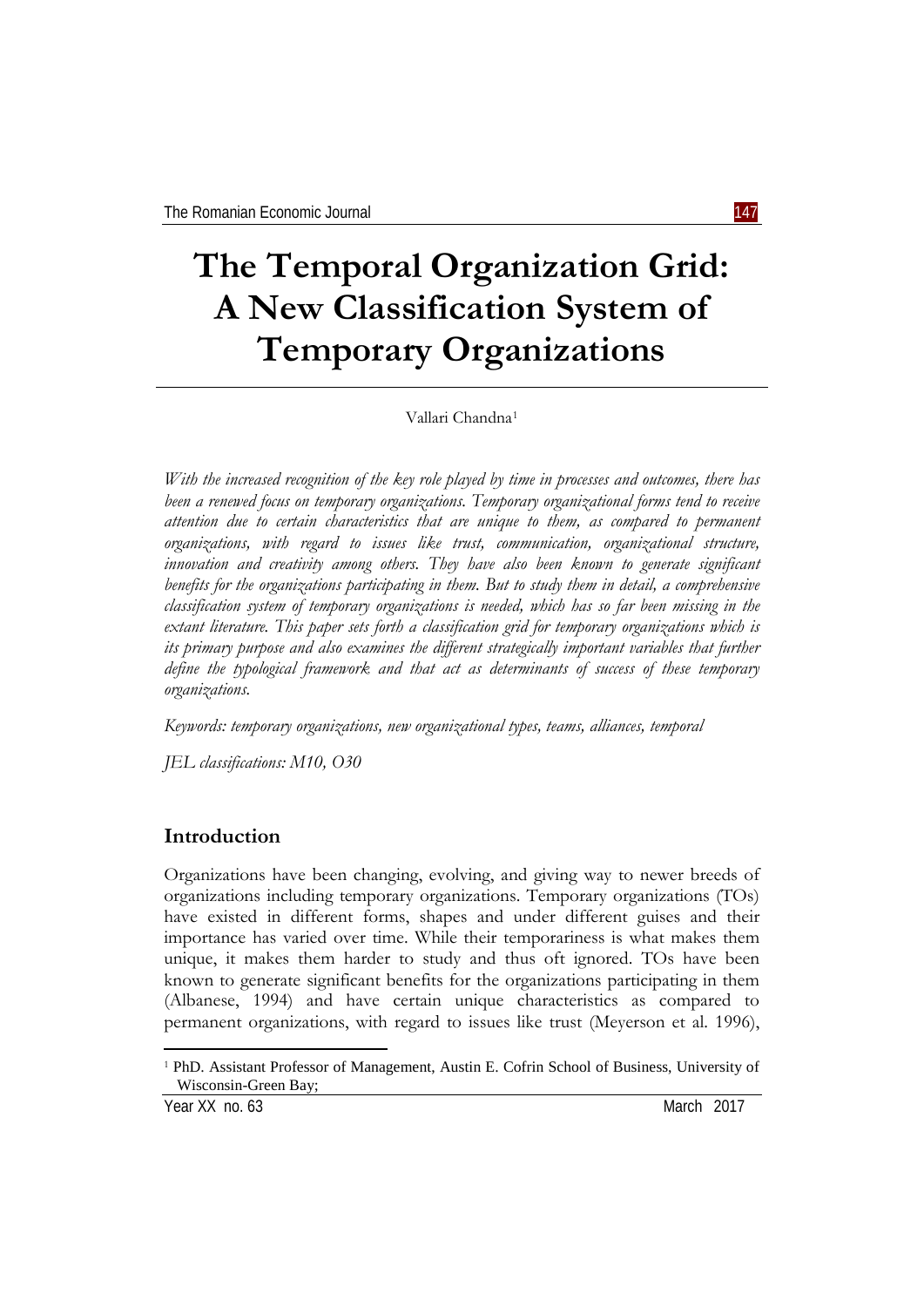communication (Katz, 1982), organizational structure (Juriado and Gustafsson, 2007), innovation (Blindenbach-Driessen and Van den Ende, 2006) and creativity (Skilton and Dooley, 2010) among others.

While the concept is not entirely new, there is no single definition of TOs in use. One of the earliest works was by Goodman and Goodman (1976) who defined "a temporary system" as "a set of diversely skilled people working together on a complex task over a limited period of time." Most recently, interorganizational TOs have been defined as groups of non-temporary organizations that collaborate towards accomplishing a joint task with an explicitly, pre-specified duration fixed either by specifying a date or defined by the completion of a task (Kenis, Janowicz-Panjaitan, & Cambre, 2009). The terms temporary organizations, transient organizations, quasi-firm, temporary systems, have all been used interchangeably.

Essentially within TOs a group of people come together for a (relatively) short span of time, work diligently and then disperse, perhaps never to work with each other again –all the while maintaining the semblance of an "organization." There is however no comprehensive classification of TOs. Furthermore, strategically important variables which are crucial for TOs to have productive outcomes are under-explored. The motivation for this paper is thus to propose a new classification of TOs and examine the relevance of different strategic variables on the success of the different TOs.

# **Temporal Organization Grid**

As far back as the sixties (Bennis, 1965; Miles, 1964), there was some hint to the concept coming into the literature of organizations. His focus was on the increased need for ad-hoc groups and the fact that changing environments necessitated the greater use of such temporary task forces. The focus thereafter was on creative TOs such as theatre productions (Goodman and Goodman, 1976) and film crews (Morley and Silver, 1977). Of the different forms of TOs that have begun to be explored more recently Bakker (2010) as mentioned has provided a comprehensive insight into research directions regarding TOs. A more comprehensive work addressing TOs as a whole and the research needs of the field has been done recently (Kenis et al., 2009). They discuss the need to explore the various variables that exist within TOs, whether they are determinants of success and whether they are applicable to TOs in general or certain specific kinds. This article heeds their call by exploring multiple strategic variables as determinants of success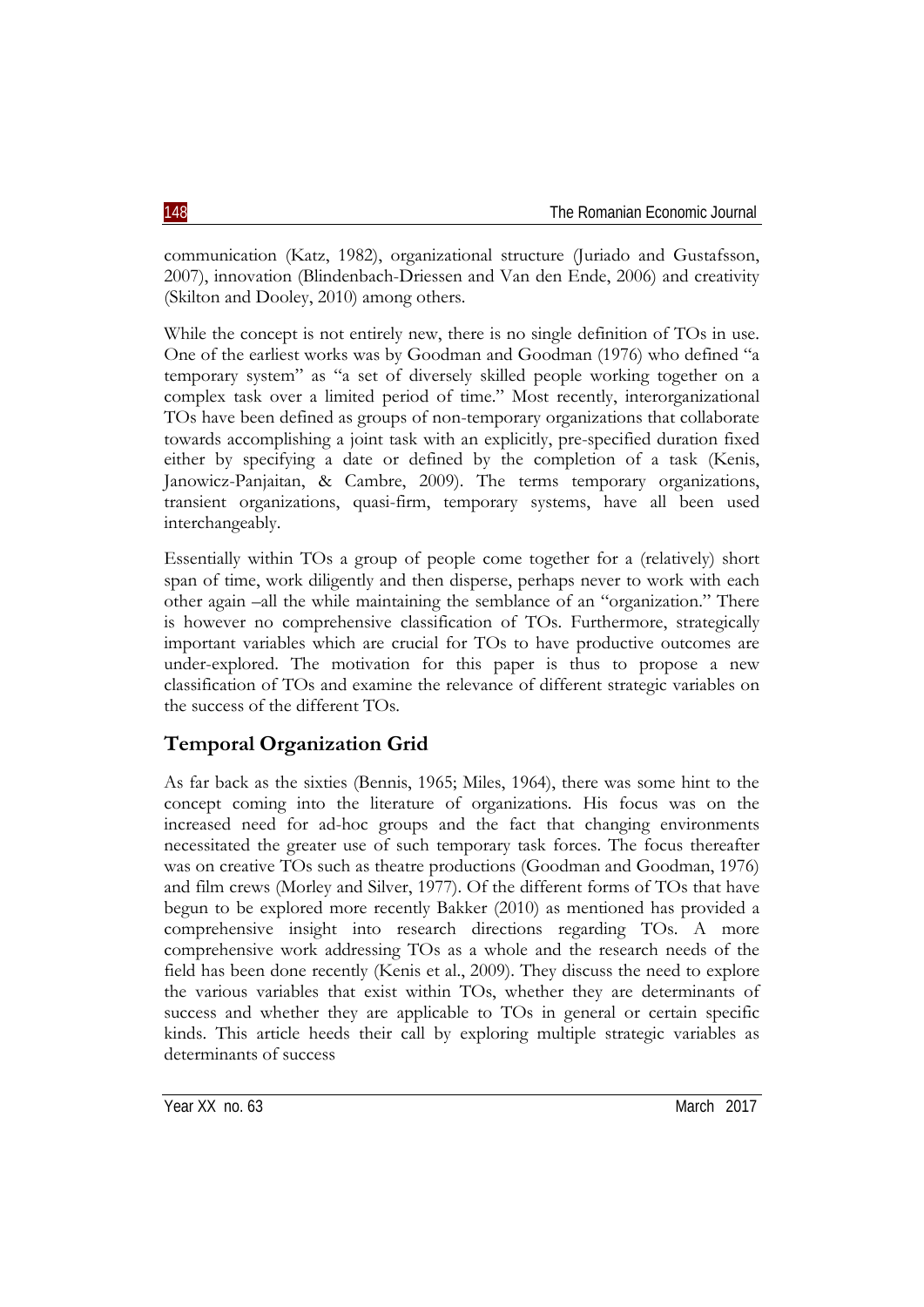TOs have usually been studied within project-related frameworks (Jones and Lichenstein, 2004; Devine et al., 1999). A newer, more directly-related classification system is called for. To this end, the following classification is proposed:

#### **Temporal Organizational Grid**

**Table 1**



This 3x2 grid uses level of embeddedness in a firm and type of output desired as the two dimensions for classifying TOs. Organizations today are multifaceted housing complex group activities within the firms while also being involved in elaborate networks, alliances and projects with other firms or entities. Additionally they are certain unique enterprises that do not fall under either category. Thus, from an organizational perspective, all activities fall squarely under interfirm and intrafirm categories and thus this classifying dimension seems pertinent as it allows for interfirm, intrafirm and "extra-firm" categories.

For interfirm TOs, the members may come from multiple firms but some may belong to the same parent organization. In those TOs that are intrafirm all of the members come from the same parent/permanent organization. Unique entities i.e. those that come into existence as TOs from the outset, contain members not from a particular firm or firms but rather they usually consist of a multitude of unaffiliated individuals that have come together for the express purpose of being a part of a temporary organization.

The second dimension used for classification purposes is the type of desired output from the tasks performed by the organization. In her work on TOs, Bakker (2010) suggests a need for bringing in task uniqueness and organizational routines concepts into examining tasks involved in TOs. TOs similar to their permanent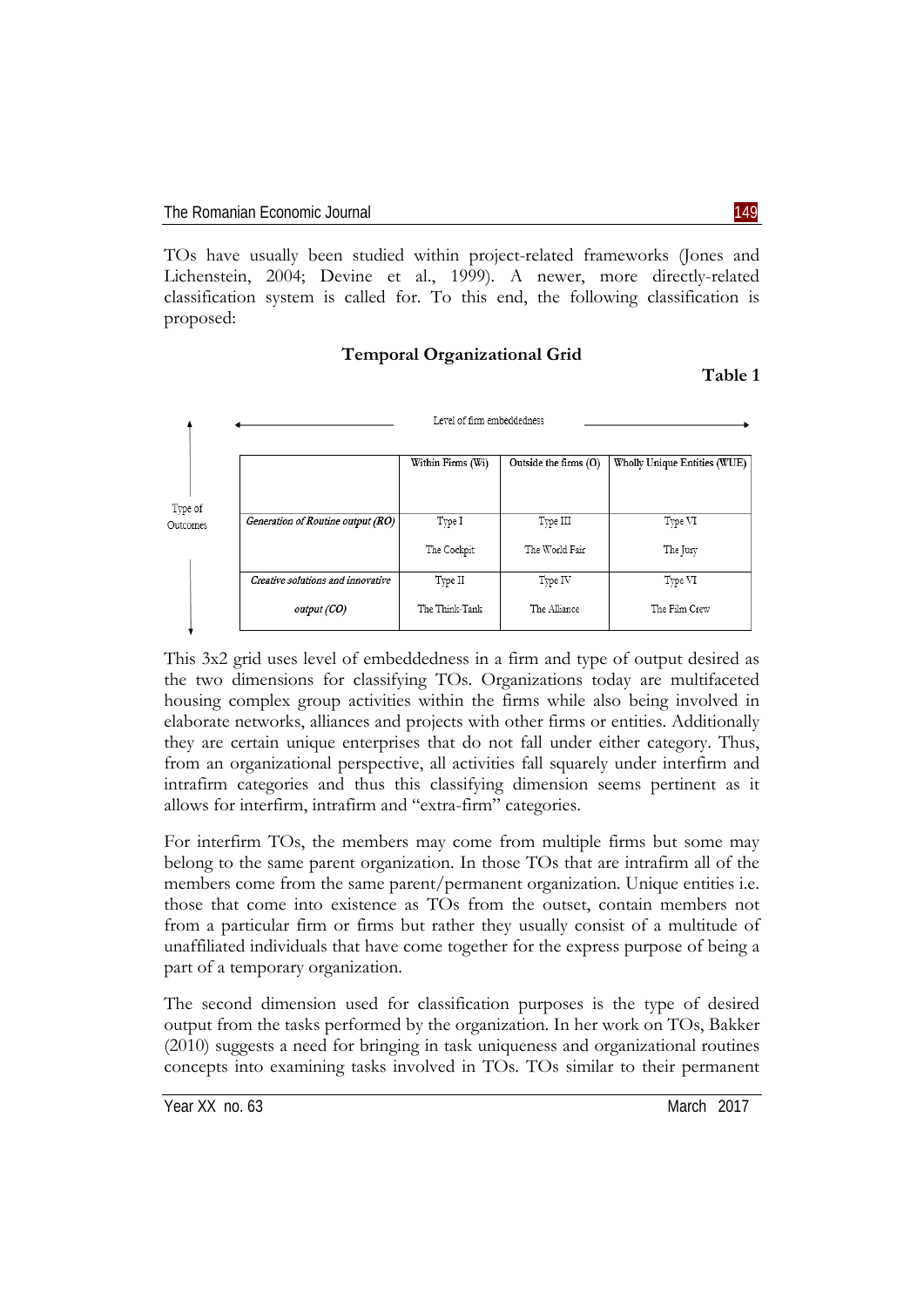counterparts are tasked with having an end-product or an outcome. This varies depending on the purpose for which the group was created and thus falls into two subcategories (1) whether the output required is some sort of creative solution or is an innovative end product or result or (2) whether the output required at the end is a routine output.

Based on this method of classification, six types of TOs exist. All TOs would fall within one of these six types however, for the purpose of this paper; one example of each is highlighted as an archetype. The next step is to evaluate the various strategically relevant variables related to the TOs which lie in the Temporal Organization Grid. Thus, the aim is to not just classify TOs but take it one step further. Classification systems tend to merely categorize phenomena while typologies are more useful and theoretically rich. Accordingly using Doty and Glick's template (1994) of forming typologies, this paper sets forth a two dimensional, first-order construct for the classification of TOs and sets forth testable hypotheses regarding the various constructs that are falsifiable.

## **The Strategic Variables**

The importance of successful goal attainment can be seen in the notion that generally most TOs are set up to accomplish one or more clearly defined goals and this is the reason for their existence (Lundin and Soderholm, 1995.) For the accomplishment of goals, the strategically significant variables that determine success need to be defined. These variables will differ for different types of TOs and should be explored in more detail (Kenis et al.,2009). To compare across TOs, strategic variables that are of the utmost importance to the successful functioning of organizations in general have been chosen. In the extant literature regarding TOs, these have been explored to some degree (Morley and Silver, 1977, Goodman and Goodman, 1976, Kenis et al., 2009 among others). These five strategic variables are: (1) knowledge and its codification, (2) innovation, (3) impact of external environment, (4) adaptive capabilities, and (5) resource dependency.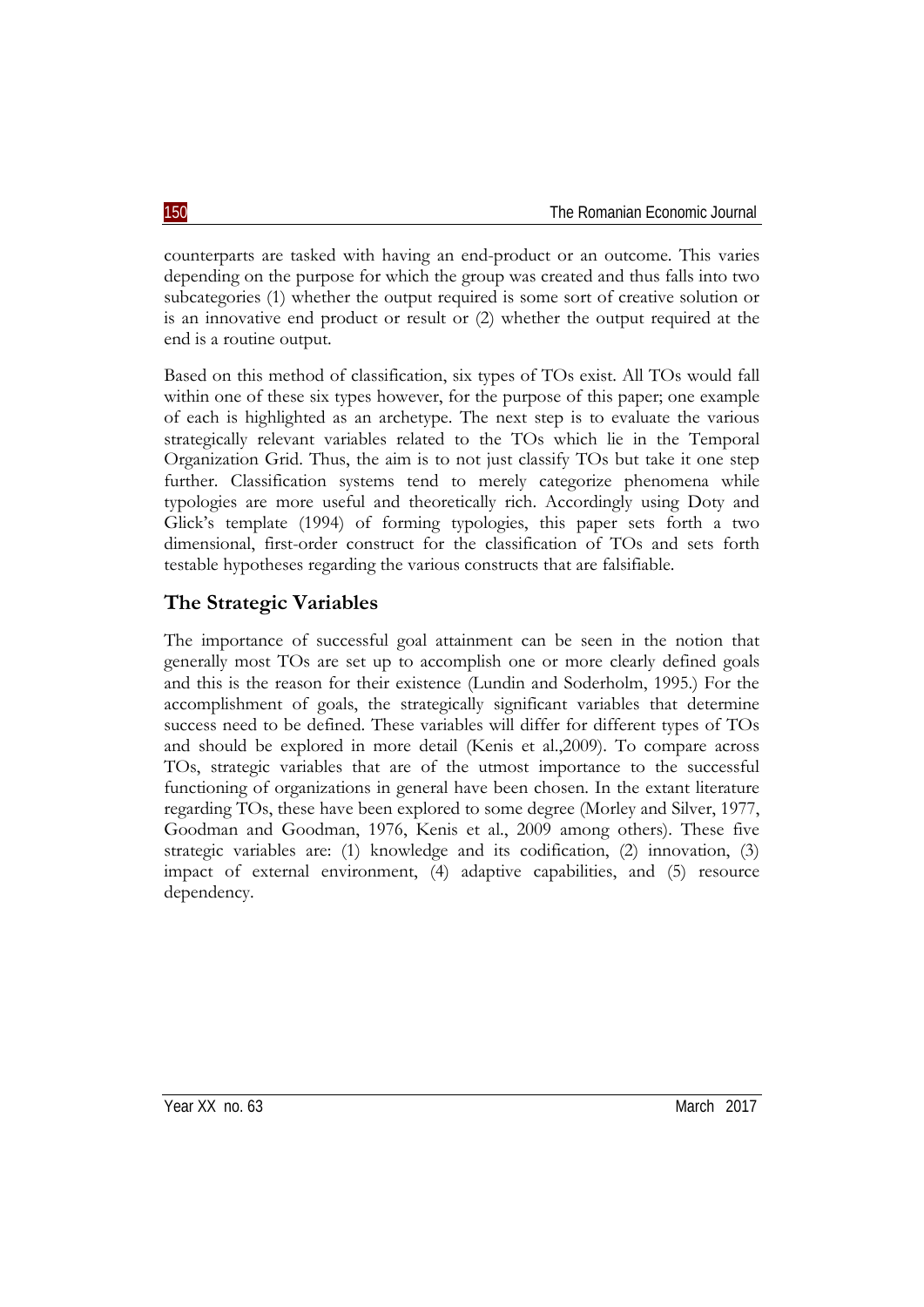|--|

| Archetypes of Temporary Organizations and the Strategic Variables that |  |
|------------------------------------------------------------------------|--|
| are determinants of success for each type                              |  |

| D<br>. .<br>н<br>и |
|--------------------|
|--------------------|

| Type of<br>$TO -$<br>Archetype | <b>Strategic Variables</b>                 |                         |                                                       |                                         |                          |  |  |
|--------------------------------|--------------------------------------------|-------------------------|-------------------------------------------------------|-----------------------------------------|--------------------------|--|--|
|                                | Knowledge<br>codification                  | Innovation              | <b>Resource</b><br>Dependency                         | of<br>Impact<br>external<br>environment | Adaptive<br>capabilities |  |  |
| The<br>Cockpit                 | High degrees<br>$\alpha$ f<br>codification | Not focused<br>$\alpha$ | Low<br>importance-<br>dependent<br>on<br>parent firm. | Unaffected                              | Not needed               |  |  |
| The World<br>Fair              | Medium level<br>$\alpha$ f<br>codification | Not focused<br>on       | Relevant                                              | Affected                                | Minimally<br>needed      |  |  |
| The Jury                       | Low level of<br>codification               | Not focused<br>$\alpha$ | Relevant                                              | Affected                                | Not needed               |  |  |
| The<br>Think-<br>Tank          | Limited<br>codification                    | Extremely<br>Important  | Low<br>importance-<br>dependent<br>on<br>parent firm. | Unaffected                              | Minimally<br>needed      |  |  |
| The<br>Alliance                | Very limited<br>codification               | Extremely<br>Important  | Relevant                                              | Highly<br>affected                      | Minimally<br>needed      |  |  |
| The Film<br>Crew               | Very limited<br>codification               | Extremely<br>Important  | Highly relevant                                       | Affected                                | Important.               |  |  |

**Knowledge:** Managing knowledge is key for organizational learning. Explicit knowledge or codified knowledge is the type of knowledge that can be integrated into the organizational knowledge system (Nonaka and von Krogh, 2009). While creation of knowledge does occur in TOs, not all rely on codified knowledge. Those with more routinized tasks and functions tend to have higher levels of codification while those directed towards creative output tend to exhibit limited codification (Teece, 1981). Knowledge transfer from, between and within TOs is particularly difficult (Lindner and Wald, 2011). Intrafirm TOs generally have access to the systematic processes of their firm and these processes help to transform the temporary knowledge obtained into more permanent knowledge by turning tacit knowledge into codified knowledge (Grant, 1996). Unique entities such as theatre productions will have an even lesser degree of codified knowledge; in such cases basic routines and steps to mount a production are codified but not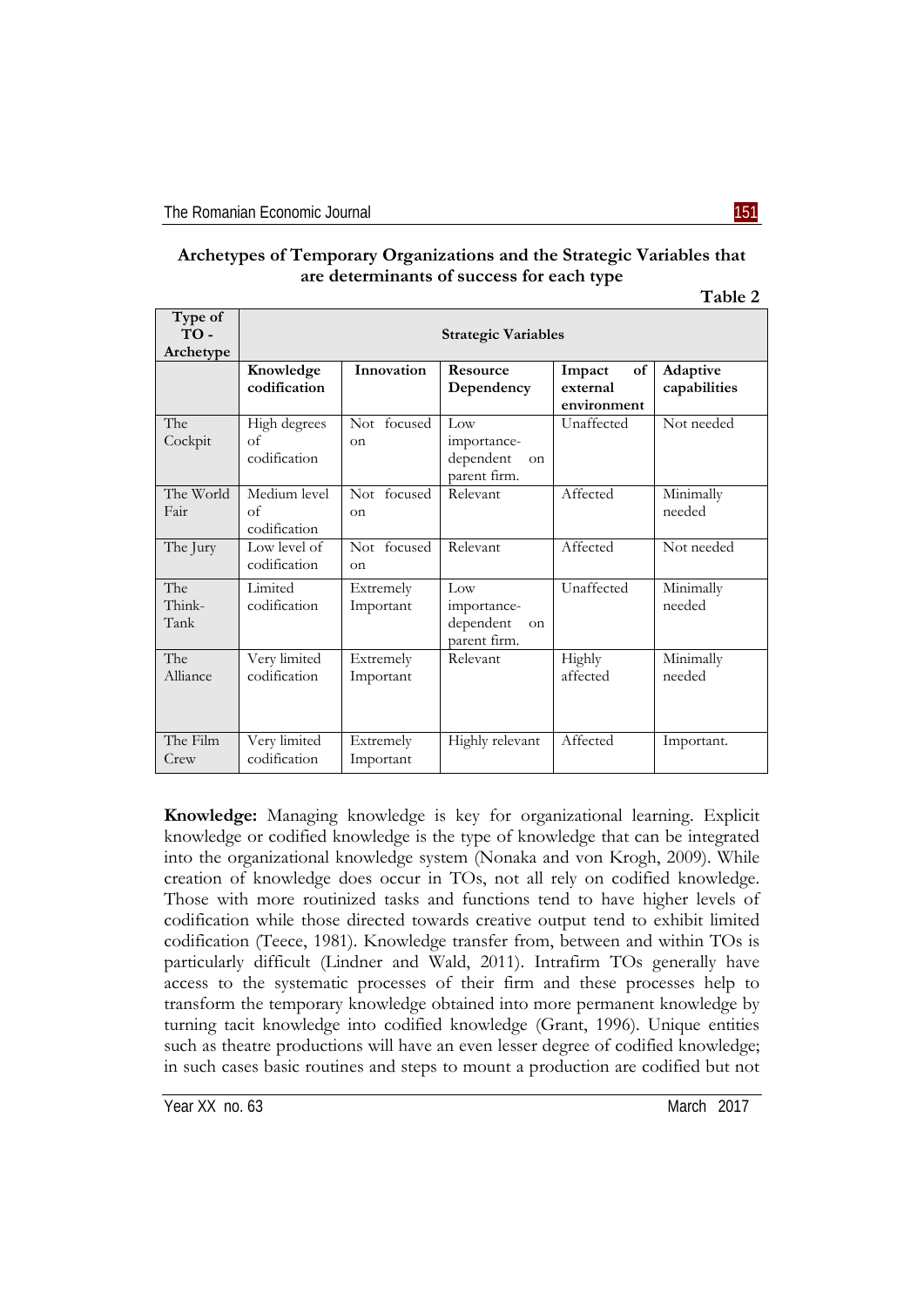much else; there is no method in place to extract any created knowledge which ends up remaining tacit (Goodman and Goodman, 1972). TOs geared towards producing routine output as a consequence of their routine tasks tend to be following standard operating procedures (Cyert and March 1993) which is codified knowledge. TOs that are geared towards producing a creative and innovative output will utilize different knowledge sharing mechanisms and their degree of codification of knowledge will be very limited (Boh 2007).

**Innovation:** Some TOs focus on innovation as part of their goals and desired outcomes. Innovation is chiefly related to the dimension "type of outcomes" on the Temporal Organization Grid. Thus, those where the output desired is routine, have no need to set in place processes for innovation or dedicate a large portion of their resources to it. Innovation, in this instance, takes a back seat to smooth operations and successfully fulfilling tasks to generate a standard, expected outcome. There has been a lot of research on the innovative capabilities of TOs and how they are more innovative than their permanent counterparts. This is one of the reasons why innovation is regarded as an important strategic variable with regard to TOs. Those TOs which are geared towards producing creative solutions and innovative output will clearly rank innovation as a very strong and relevant strategic variable as the primary reason for their existence is to produce an innovative output.

**Impact of external environment:** For all organizations the external environment in which it operates is an important variable. However, not all TOs are impacted equally by the external environment. Within the firm-type of TOs are fully contained within a single parent organization and their external environment would thus consist of their own firm and none of the traditional external environment factors. Outside of the firm-type of TOs on the other hand do not have this luxury and are affected by external environmental factors. The degree of this effect will vary depending on the type of temporary organization. Those TOs where the output is routine will be affected to a lesser degree than those whose output is innovative. This is because the impact of external environmental factors will not be as much of an unknown in case of routine outputs and routine activities and thus there won't be a large number of external environmental developments. TOs that come under the Wholly Unique Entity category will be affected to a higher degree by their external environment as they are operating independent of other firms without any protective buffers, as they are not part of a parent organization nor affiliated with one.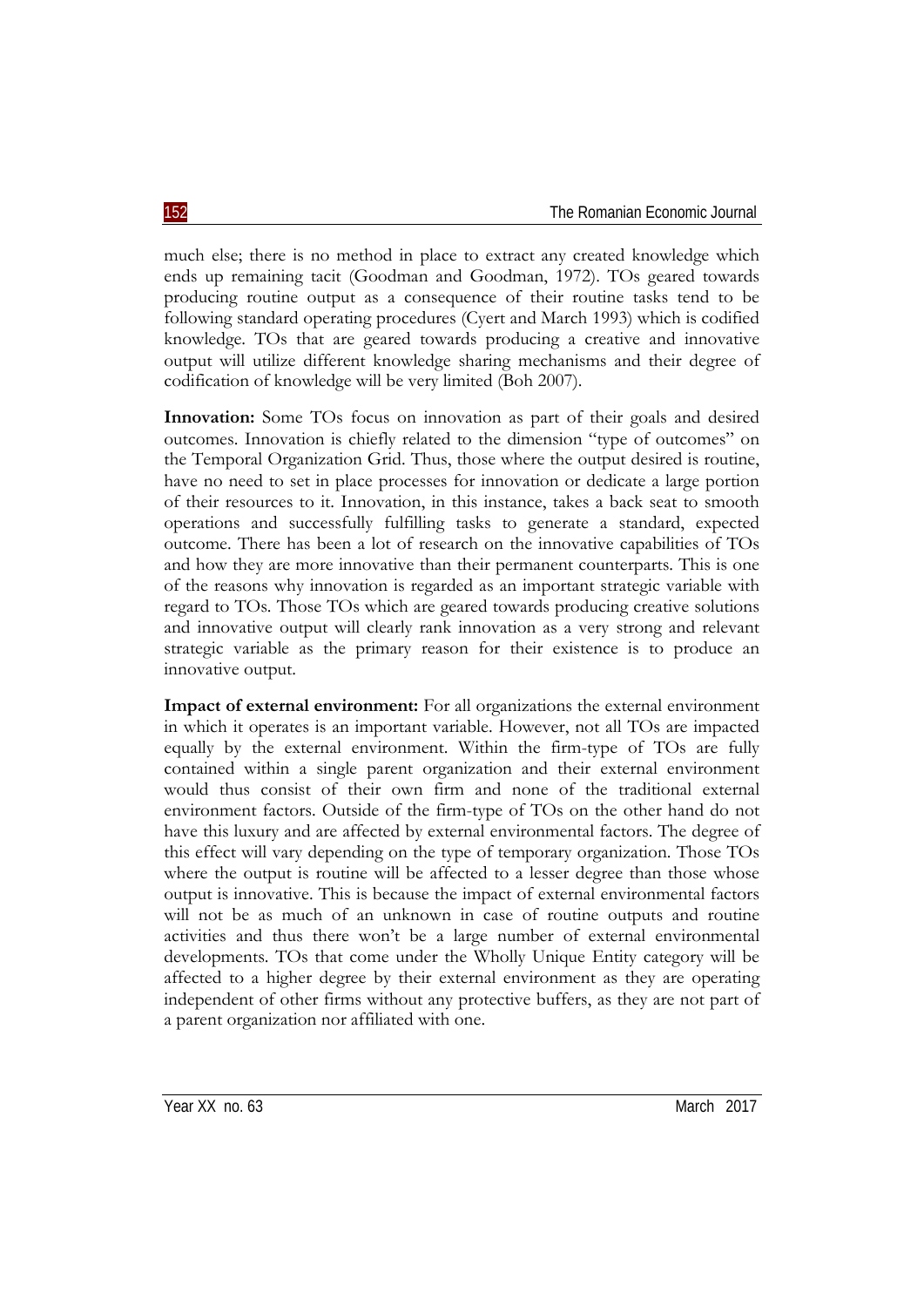**Adaptive capabilities:** TOs have time on their side and time against them. Adaptive capabilities are needed by some TOs to survive and then thrive but for other TOs, there is not enough time for utilizing any adaptive capabilities for the purposes of better functioning. The need for adaptive capabilities to respond to changes in the environment is well-established in the case of permanent organizations but it needs to be explored as it relates to TOs. In the case of intrafirm TOs, there is simply no need for adaptive capabilities as they are protected from the effects of external environmental factors. The need for adaptive capabilities, increases when outside of the firm TOs are considered due to the impact of external factors on them and their being less-isolated than other types of TOs. Those TOs that are wholly unique entities find themselves in a more vulnerable position when it comes to factors such as external environment and resource dependencies and will thus have a greater need for adaptive capabilities in the face of unforeseen changes. The other dimension of the Temporary Organizational Grid also helps understand the importance of adaptive capabilities. When the temporary organization is required to generate a creative or innovative output, the need for adaptive capabilities is certainly more likely given the need to engage in non-routine activities

**Resource Dependency:** Resources are of critical importance to TOs. Depending on their type TOs will be dependent on one or more organizations for their resource needs. In the case of TOs that are essentially within the firm in nature, the dependence will be on the parent organization itself. The temporary organization in this case is not a stand-alone unique entity nor is it related to multiple organizations. It is firmly connected to a single parent organization which is its source of origin and helps in its essential functioning. Thus, where the temporary organization is embedded within a permanent organization, it will be easier to manage the resource dependence (Lundin and Soderholm, 1995). Where the temporary organization is interfirm in nature, it will depend on one or more of its affiliated parent organizations in matters related to resources instead of being reliant on the environment for its resources. The resource dependence of outside of the firm TOs will be greater than within the firm, because there may not be clear lines of resource movement due to the multiple parent organizations involved. Unlike the other types of within the firm and outside of the firm TOs, wholly unique entity TOs do not have a group of parent firms or a single parent firm to turn to for their resource needs but operate instead within the general environment from which they draw their resources. Thus, generally speaking, TOs will tend to rely heavily on allocated resources over which they have little or no control.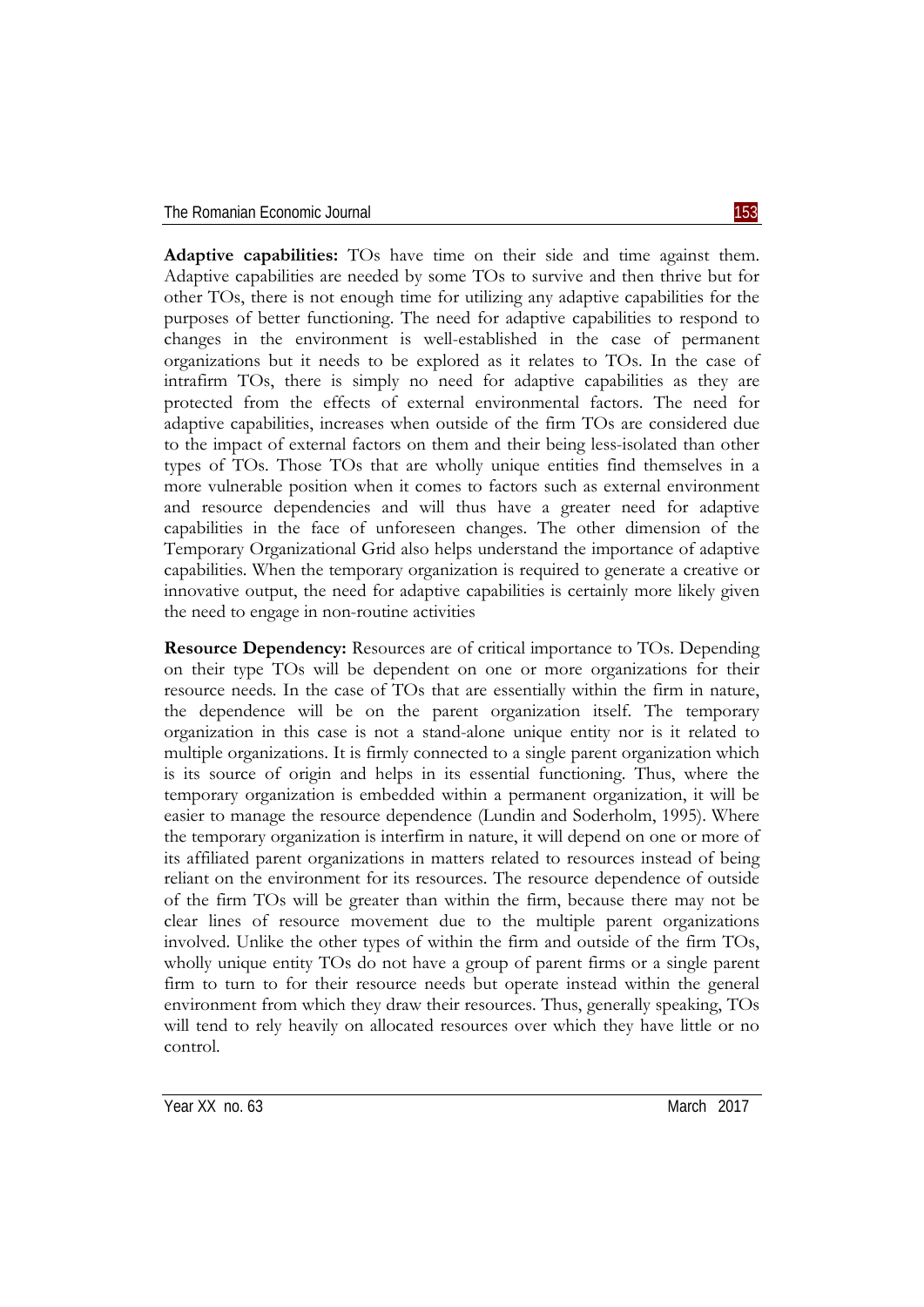The postulates in this paper which are indicated by Table 2 are falsifiable in accordance with being part of a typology of temporary organizations (Doty and Glick, 1994) The need therefore is for them to be tested and proven right or their alternatives stated if there are not so.

## **Conclusion**

The first purpose of this paper was to set forth the Temporal Organizational Grid which is first and foremost to act as a classification system of TOs. The Temporal Organizational Grid proposed here seeks to make a valuable contribution to the literature on the subject of TOs by providing the first comprehensive classification system of TOs as a whole. This is very different from the project classification and team classification literature in existence that has sometimes been resorted to as a crude substitute for a classification system of TOs. Empirical work on TOs has proved to be tricky in the past but that is where this classification system attempts to ease the problem and make it easier to study the particular forms of TOs and study them in better detail.

The second and equally important purpose of this paper was to use the classification system to create a typology of TOs based on the strategically significant variables. While the two dimensions of the Temporal Organizational Grid i.e. level of embeddedness in a firm and type of desired output, help us determine where a temporary organization fits in, the five important strategic variables help us clearly see the theoretical aspects relating to those TOs and answer questions like which types will value innovation? Are all types of TOs equally concerned about resource allocation? Is the external environment relevant to TOs as we understand them? This paper answers these and other questions relating to strategic variables through the proposed typology.

## **References**

- Albanese, R. (1994) "Team‐Building Process: Key to Better Project Results", *Journal of Management in Engineering*, Vol. 10 No. 6, pp. 36-44.
- Bakker, R. (2010) "Taking Stock of Temporary Organizational Forms: A Systematic Review and Research Agenda", *International Journal of Management Reviews*, Vol. 12 No. 4, pp. 466-486.

Bennis, W. (1965) "Beyond bureaucracy", *Society*, Vol. 2 No. 5, pp. 31-35.

Blindenbach-Driessen, F. and van den Ende, J. (2006), "Innovation in projectbased firms: The context dependency of success factors", *Research Policy*, Vol. 35 No. 4, pp. 545-561.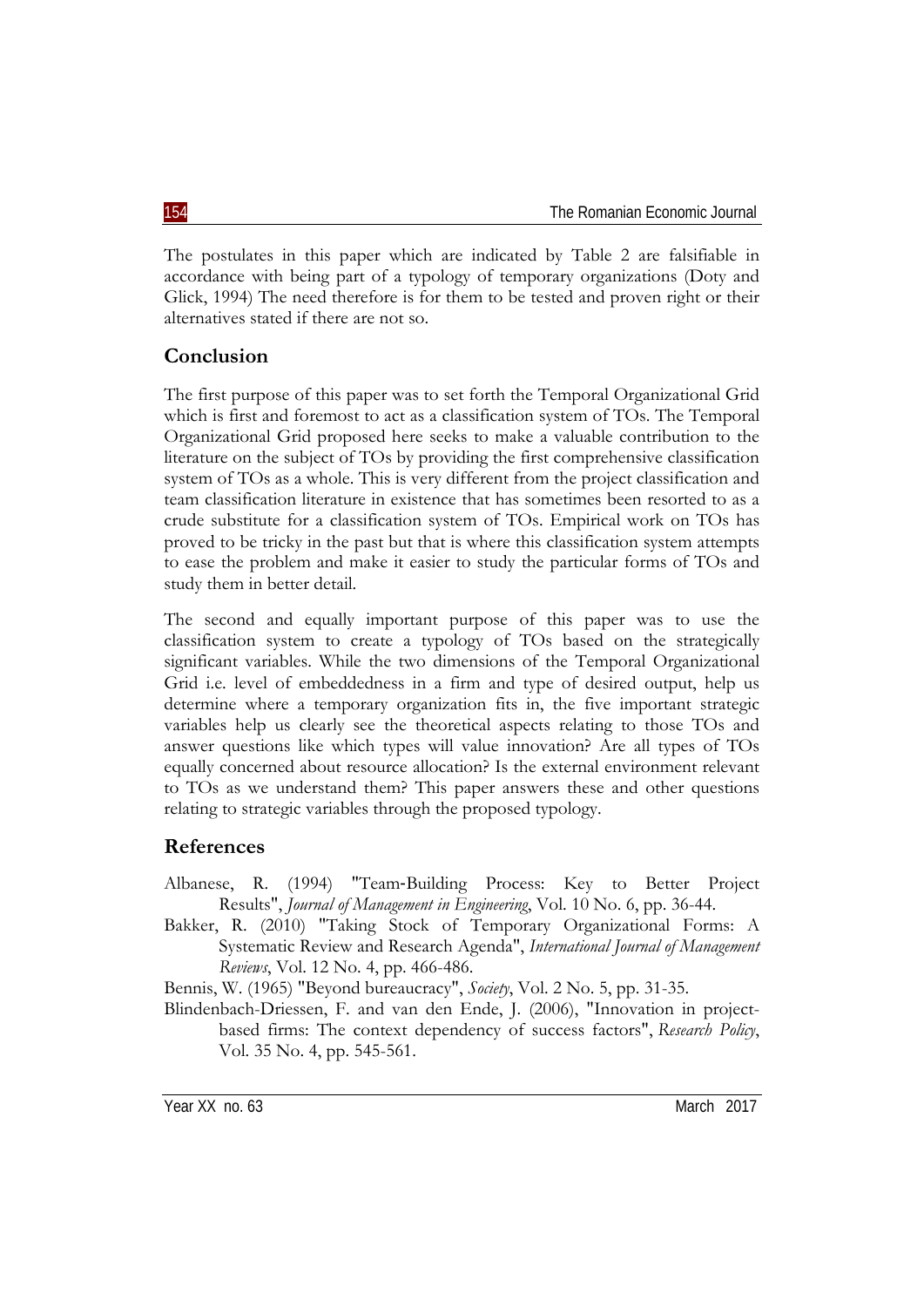- Boh, W. (2007) "Mechanisms for sharing knowledge in project-based organizations", *Information and Organization*, Vol. 17 No. 1, pp. 27-58.
- Cyert, R.M. and March, J.G. (1963) *A behavioral theory of the firm*. NJ: Englewood Cliffs.
- Devine, D.J., Clayton, L.D., Philips, J.L., Dunford, B.B. and S.B. Melner (1999) "Teams in organizations: Prevalence, characteristics, and effectiveness", *Small Group Research*, Vol. 30 No. 6, pp. 678–711.
- Doty, D. and Glick, W. (1994) "Typologies as a Unique Form of Theory Building: Toward Improved Understanding and Modeling", *The Academy of Management Review*, Vol. 19 No. 2, p. 230.
- Goodman, L. and Goodman, R. (1972) "Theater as a Temporary System", *California Management Review*, Vol. 15 No. 2, pp. 103-108.
- Goodman, R. and Goodman, L. (1976) "Some Management Issues in Temporary Systems: A Study of Professional Development and Manpower-The Theater Case", *Administrative Science Quarterly*, Vol. 21 No. 3, p. 494.
- Grant, R. (1996) "Toward a knowledge-based theory of the firm", *Strategic Management Journal*, Vol. 17 No. S2, pp. 109-122.
- Jones, C. and Lichtenstein, B.B. (2008) "Temporary interorganizational projects: How temporal and social embeddedness enhance coordination and manage uncertainty", in *Oxford Handbook of Interorganizational Relationships*, Oxford, UK: Oxford University Press
- Juriado, R. and Gustafsson, N. (2007) "Emergent communities of practice in temporary inter‐organisational partnerships", *The Learning Organization*, Vol. 14 No. 1, pp. 50-61.
- Katz, R. (1982) "The Effects of Group Longevity on Project Communication and Performance", *Administrative Science Quarterly*, Vol. 27 No. 1, p. 81.
- Kenis, P., Janowicz-Panjaitan, M.K., Cambré, B. (2009) *Temporary Organizations: Prevalence, Logic and Effectiveness*. Cheltenham: Edward Elgar.
- Lindner, F. and Wald, A. (2011) "Success factors of knowledge management in temporary organizations", *International Journal of Project Management*, Vol. 29, No. 7, pp. 877-888.
- Lundin, R. and Söderholm, A. (1995) "A theory of the temporary organization", *Scandinavian Journal of Management*, Vol. 11 No. 4, pp. 437-455.
- Meyerson, D., Weick, K.E. and Kramer, R.M. (1996) "Swift trust and temporary groups", in Kramer, R.M. and Tyler, T.R. (ed.), *Trust in Organizations: Frontiers of Theory and Research*, Thousand Oaks, CA: Sage
- Miles, M.B. (1964) "On temporary systems", in Miles, M.B. (ed), *Innovation in Education*, New York: Teachers College, Columbia University.

Year XX no. 63 March 2017